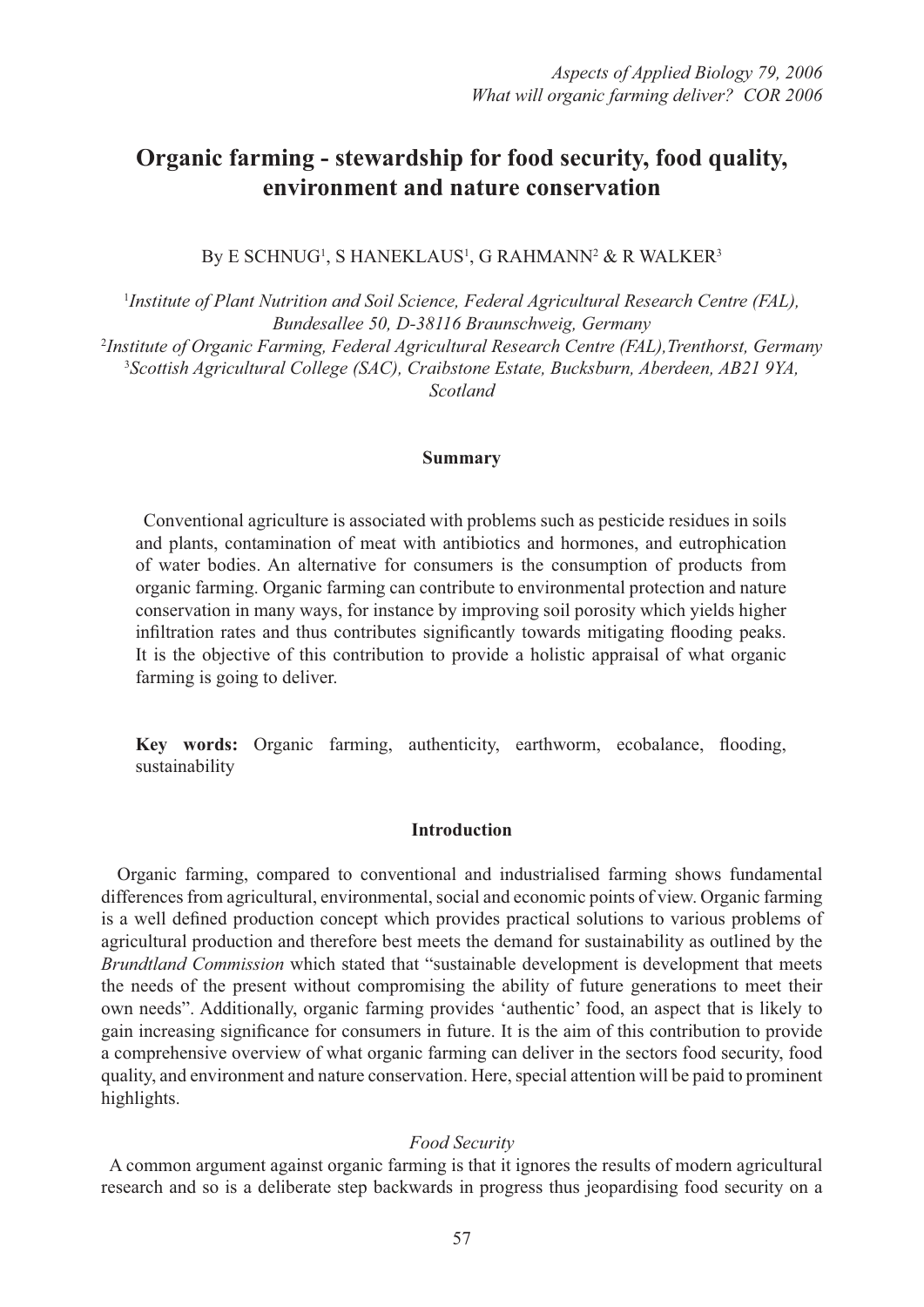global scale. However, quite the opposite is the case: based upon an exhaustive understanding of biological and physiological processes, it should be possible to replace chemical aid by a scientific appreciation of these processes.

 A serious, but common allegation is that organic farming aggravates the problem of world hunger because of its lower yields compared to those obtained in intensive farming systems. Kimbrell (2002) points out that "world hunger is not created by lack of food but by poverty and landlessness, which deny people access to food. Industrial agriculture actually increases hunger by raising the cost of farming, by forcing tens of millions of farmers off the land, and by growing primarily high-profit export and luxury crops". Kimbrell (2002) concludes that the only solution to problems related to industrialised agricultural production is a return to sound organic agricultural practices.

 The fact is that per capita food production in sub-Saharan Africa has declined in the past 20 years by 20% because of reduced soil fertility (Nwanze *et al*., 2004). Here, organic farming or small farming enterprises with similar lines of operation offer the chance to improve soil fertility and at the end increase food production (Halberg *et al*., 2006). The same authors pointed out that 'green revolution' technologies were not applicable in sub-Saharan Africa because of the basic problem of low yield potential, political and socio-economic constraints. Critical researchers even point out the risk that genetic engineering will strengthen the gap between rich and poor in developing countries (Jordan, 2002). Interestingly with regard to developed countries, the results of a case study from Austria suggest that even a total switch to organic farming will not compromise food security, but will fulfil the requirements of sustainable agricultural production (Kratochvil et al., 2004).

## *Food Quality*

 Food quality is an issue of increasing public interest. The subject targets not only the content of nutritional compounds, health promoting or otherwise beneficial substances and features, but more and more the way food is produced. System inherent organic products contain no potentially harmful food preservatives, pesticides and phytochemicals and thus provide authentic food. Organically produced foodstuffs may even have significantly higher contents of secondary metabolites (Brandt & Mølgaard, 2001).

 Organic farming has been stirring the emotions of conventional farmers since its beginnings with the organic farming movement initiated by *Sir Albert Howard* (1873-1947) and the anthroposophical agriculture lectures of *Rudolf Steiner* in the early 1920's. Extended investigations were carried out in order to identify qualitative differences between products from both management systems and organic products usually had a significantly higher dry matter content and lower nitrate concentrations (Woese *et al*., 1997). However, nutritional quality implies not only physicochemical parameters, which can rapidly be determined by laboratory analysis, but also 'dynamic' features, which Balzer-Graf (1987) describes as vitality, differentiation and regeneration. These have so far only been assessed by image forming methods.

#### *Non-protein nitrogen compounds*

 The enrichment of non-protein nitrogen (N) compounds such as amides is primarily a problem of an excess N supply, and is promoted if sulphur (S) deficiency occurs at the same time. This is a particular problem on intensive livestock farms. In contrast, N is regularly the greatest limiting factor in organic farming.

The most important non-protein N compound enriched following S deficiency is nitrate. Nitrate is prone to microbiologically induced reduction to nitrite by nitrate reductase during storage and processing of vegetables and nitrite is toxic to humans by blocking the oxygen carrying capacity of haemoglobin or as a potential precursor for carcinogenic nitrosamines. An intake of 0.17 mg nitrate per kg body weight yielded a spontaneous mutation rate of 12.5% (Wiesner, 1984). There is a still ongoing discussion whether an increased intake of nitrate enhances or reduces the risk of gastro-intestinal cancer. The generally lower nitrate concentrations in organically produced crops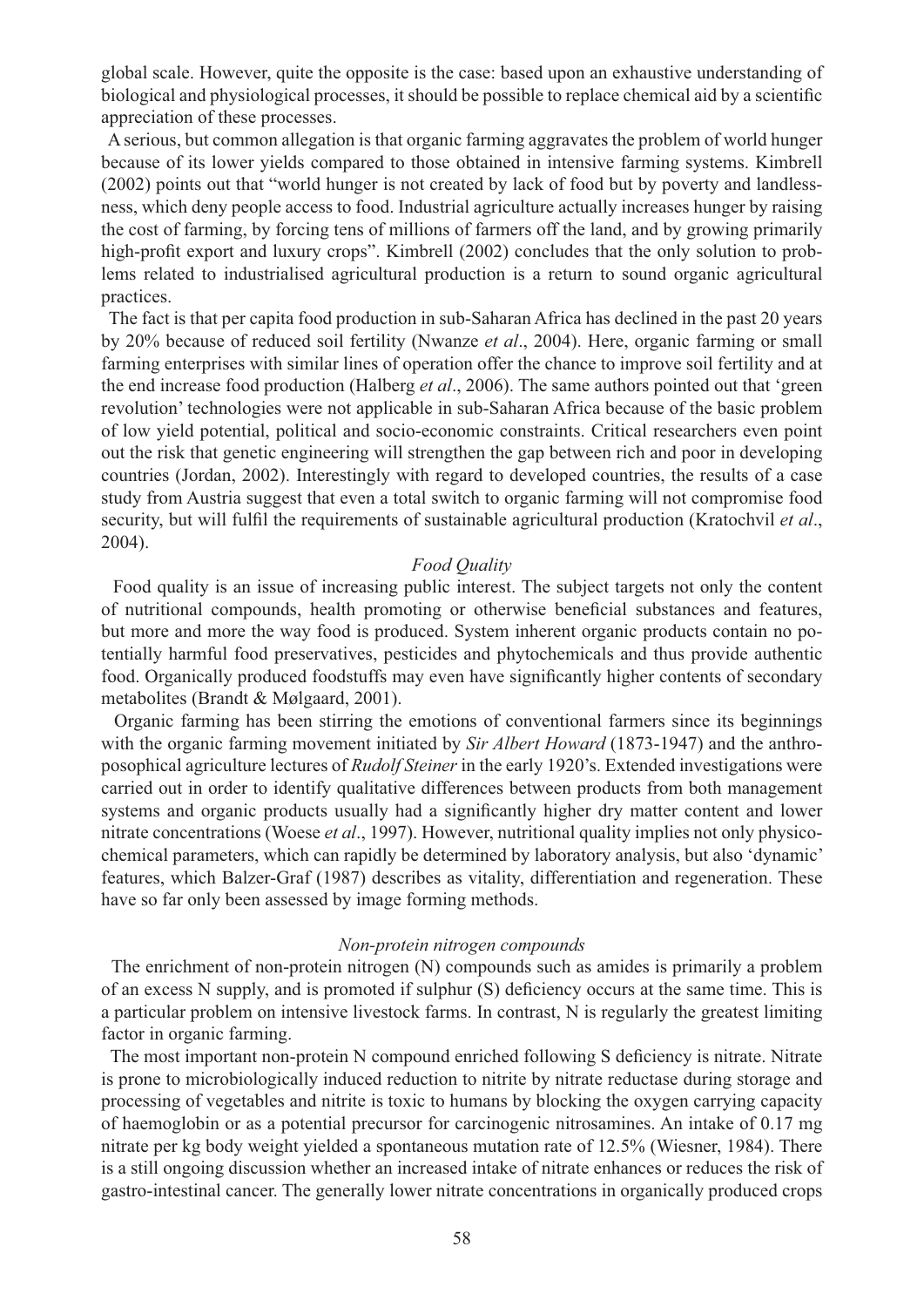can only be beneficial given this background.

#### *Medicinal plants*

 There are many plants with therapeutically active compounds claiming to act as anti-carcinogenic, antibiotic, anti-hypertensive and cholesterol reducing agents (Verhoeven *et al*. 1997). There is an increasing market for phyto-pharmaceuticals and such products are of interest for human and animal application. The latter aspect is of prime interest as medicinal substances are strictly regulated in organic farming. Conventional farmers are also seeking effective substitutes for antibiotics since their use as feedstuff additives has been prohibited in the EU since 1 January 2006.

 The validation of the curative effect of different medical plants is important for developing new, efficient phyto-pharmaceuticals. The cropping of medicinal plants could positively contribute to the income of organic farms as the guidelines for good agricultural practice for medicinal and spice plants demand products which are not contaminated by pesticides (Europam, 1998).

#### **Environment**

#### *Precision agriculture technologies*

 Independent of the management system, it is not possible totally to exclude nutrient losses to the environment from agricultural fields, but acceptable loads need to be defined. For an efficient reduction of diffuse N losses it is necessary to take the spatial variability of soil features into account which affect N dynamics in the soil and N utilisation by the plant. A site-specific, variable rate nutrient management could therefore be the solution to this problem.

 In organic farming systems where legal guidelines exclude or restrict the use of fertilisers, the relative significance of soil-borne nutrients for the nutrition of plants increases. This stresses the particular value of a variable rate nutrient management for small scale farming and low input systems, while usually precision agricultural technologies focus on large-scale farming (Haneklaus & Schnug, 2006). The strategy would imply spatially variable measures, which increase the utilisation of soil nutrients by improving their mobility or uptake efficiency by the crop. The first option would be feasible for nutrients with an expressed dependency on soil pH such as micronutrients and phosphorous, the second by promoting root growth in order to improve the source: sink ratio of nutrients (Haneklaus & Schnug, 2006).

#### *Precautionary measures for soil and flood protection*

The infiltration rate (mm  $h^{-1}$ ) defines the velocity with which water passes through the soil profile. High values minimise not only the risk of run-off and erosion, but also local flooding events by reducing peak values during extremely high precipitation. Sparovek *et al*. (2002) showed that the risk of extreme floodings increased over-proportionally if infiltration rates were lower than  $15$  mm h<sup>-1</sup>. Important factors causing reductions of infiltration capacity in agricultural soils are compaction, loss of mechanical stability and biological activity. Maintaining a high infiltration capacity of soils is one of the most significant achievements of agriculture, which is not covered by the price received for agricultural products. Independent of the production system, conservation soil tillage improves significantly the infiltration capacity (Schnug *et al.*, 2004). On organic farms there are, however, a number of factors with positive effects on infiltration rates such as a diverse crop rotation, abandonment of pesticides and higher organic matter content together with the stimulation of soil life. Organically farmed soils have more "biopores" because of a larger biomass and density of earthworms and particularly a higher number of anecic earthworm species, as a result of which infiltration rates can be twice as high as on conventionally farmed soils (Schnug *et al.*, 2004). The spatial extension of organic farming consequently provides an efficient counter-measure against the adverse effects of the anthropogenic sealing of soils resulting from conurbation expansion.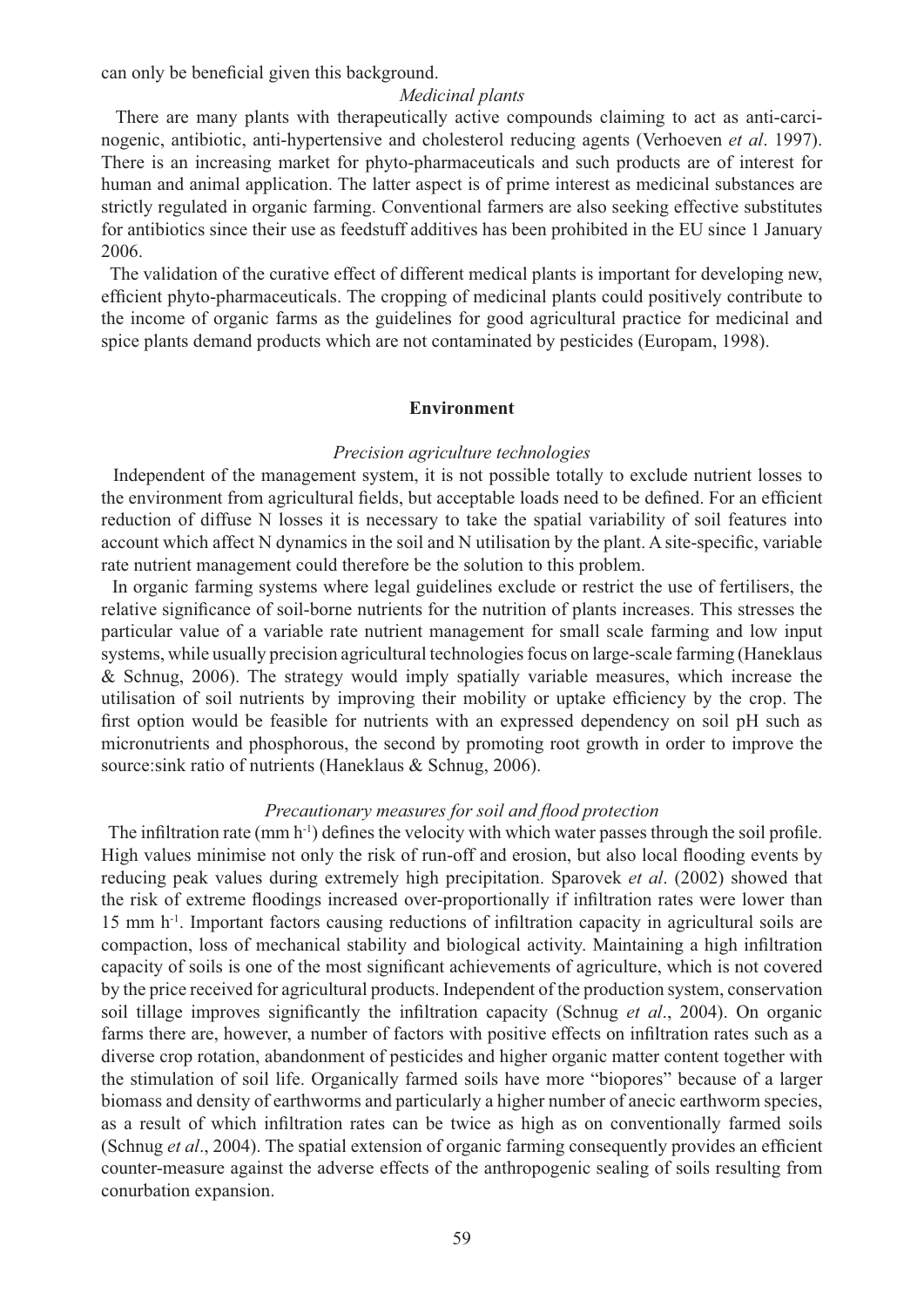## *Nature conservation*

A comparative study on the influence of the farm management system on nature and landscape in Ireland revealed that organic farming had a positive effect in every respect (MacNaeidhe & Culleton, 2000). Organic farming contributes distinctly to nature conservation on different levels: it stimulates the micro-flora and micro-fauna in the soil, yields a higher number and biodiversity of meso, macro and mega-fauna (Pfiffner, 2004). A strong beneficial effect of organic farming was also found for birds, butterflies and bumblebees and herbaceous plants with two to five times higher figures compared to conventional farms (Belfrage *et al.*, 2005). The reason behind this effect is the diversified crop production with a balanced nutrient supply. A higher diversity of arable field plants is part of a successful pest and disease control strategy (van Elsen, 2000). These environmental effects of organic farming are components of the ecobalance (Haas, 2003). In system-based comparative studies, organic farming had a more positive appraisal (Haas, 2003).

# **References**

**Balzer-Graf U. 1987.** Vitalaktivitaet von Nahrungsmitteln im Spiegel bildschaffender Methoden. *Elemente der Naturwissenschaft* **46**:69–92.

**Belfrage K, Bjorklund J, Salomonsson L. 2005.** The effects of farm size and organic farming on diversity of birds, pollinators, and plants in a Swedish landscape. *Ambio* **34(8)**:582–588.

**Brandt K, Mølgaard J P. 2001.** Organic agriculture: does it enhance or reduce the nutritional value of plant foods? *Journal of the Science of Food & Agriculture* **81**:924–931.

**Europam. 1998.** Leitlinien für die gute landwirtschaftliche Praxis (GAP) von Arznei- und Gewuerzpflanzen. Zeitschrift Arznei- & Gewuerzpflanzen 3:166-174.

**Halberg N, Sulser T B, Hogh-Jensen H, Rosegrant M W, Knudsen M T. 2006.** The impact of organic farming on food security in a regional and global perspective. In *Global Development of Organic Agriculture; Challenges and Promises*. Eds N Halberg, H F Alroe, M T Knudsen and E S Kristensen. Wallingford, UK: CAB International.

**Haneklaus S, Schnug E. 2006.** Site-specific nutrient management – objectives, current status and future needs. In *Precision Farming – A global perspective*. Ed. A Srinivasan. New York: Marcel Dekker. (In press).

**Haas G. 2003.** Oekobilanz: Wie oekologisch ist der oekologische Landbau? *Der kritische Agrarbericht*, pp. 128–134.

**Jordan C F. 2002.** Genetic engineering, the farm crisis, and world hunger. *BioScience* **52(6)**:523– 529.

**Kimbrell A. 2002.** *Fatal Harvest - the tragedy of industrial agriculture*. Washington, USA: The Foundation of Deep Ecology by Island Press.

**Kratochvil R, Kaltenecker M, Freyer B. 2004.** The ability of organic farming to nourish the Austrian people: an empirical study in the region Mostviertel-Eisenwurzen (A). *Renewable Agriculture and Food Systems* **19(1)**:47–56.

**MacNaeidhe F S, Culleton N. 2000.** The application of parameters designs to measure nature conservation and landscape development on Irish farms. *Agriculture Ecosystems & Environment* **77(1-2)**:65–78.

**Nwanze K, Mohapatra S, Kouka P-J. 2004.** In search of the right solutions for Africa's development. Agricultural biotechnology: finding common international goals. *NABAC's sixteenth annual meeting, Guelph*, 13-15 June 2004, pp. 29–48.

**Pfi ffner L. 2004.** *Impact of different farming systems on epigeic arthropods and earthworm fauna in arable crops.* Ph.D. Thesis, Bern University. 87 pp.

**Schnug E, Rogasik J, Panten K, Paulsen H M, Haneklaus S. 2004.** Oekologischer Landbau erhoeht die Versickerungsleistung von Boeden – ein unverzichtbarer Beitrag zum vorbeugenden Hochwasserschutz. *Oekologie* & Landbau **32 (132)**:53–55.